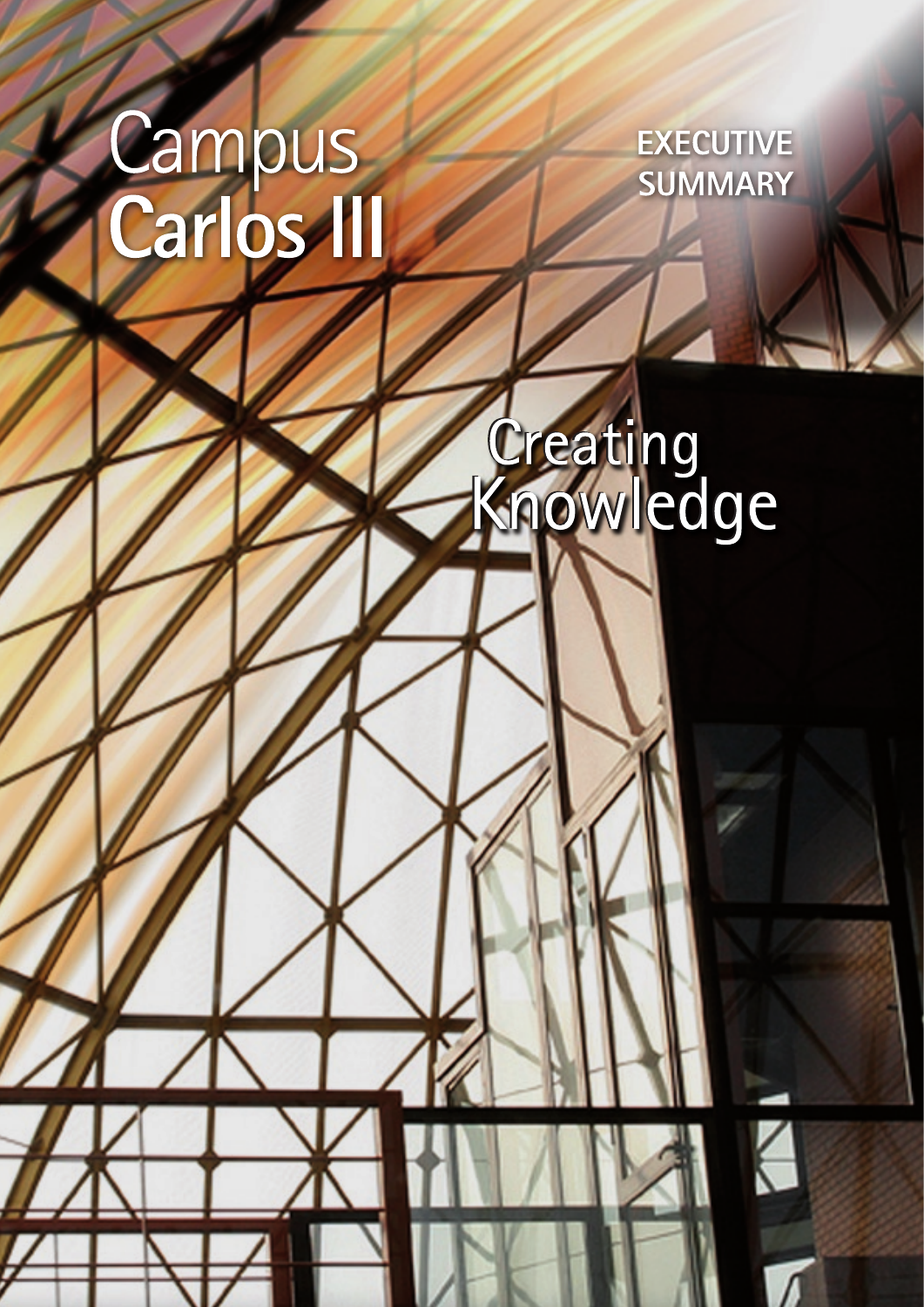#### Campus Carlos III

Campus Carlos III is an aggregation of different institutions led by Universidad Carlos III de Madrid (UC3M), in order to develop a sustainable interurban campus located in the Madrid Region (Comunidad de Madrid). The aim of the aggregation is international excellence in research, knowledge transfer and teaching in the fields of Social Sciences, Engineering and Humanities.

The institutions that have joined with UC3M to develop this project are the CSIC (National Research Council), 4Universities Alliance, Getafe Teaching Hospital, Gregorio Marañón Teaching Hospital, EADS (European Aeronautic Defense and Space Company) -(Airbus), CIEMAT (Center for Energy, Environmental and Technological Research), Leganés Tecnológico (Leganés Scientific Park), the municipalities of Getafe and Leganés, Comunidad de Madrid, Networks and Materials IMDEAs (Madrid Institutes for Advanced Studies), the Ministry of Health and Social Policy and the Ministry of Housing.

The feasibility of Campus Carlos III (CCIII) is based upon the levels of internationalization and excellence reached by UCIIIM and reflected in the following indicators:



#### **a) Teaching and adaptation to the European Higher Education Area**

I) First public Spanish university to adapt all its programs to the EHEA. Average admissions score of students in 2009/10 is 7.33 (out of 10).

II) First public university to establish dual degrees, transformed in 2009/10 into six dual Bachelor's and three Bachelor's with a minor, adapted to the EHEA.

III) High and growing percentage of students from outside the Comunidad de Madrid: 23.3% in 2006/07 and 29.6% in 2009/10.

iv) Pioneer among public universities in offering bilingual degrees (Spanish/English, since 1994/1995), with 11 bilingual degrees and two in English. Two new Bachelor's in English, Biomedical and Aerospace Engineering, will be offered in 2010/11.

v) Agreements for dual Bachelor's degrees with foreign universities and schools in Europe and USA.

vi) One of five Spanish universities selected in 2009 to teach a new master Erasmus Mundus (EU) and one of the two that will lead a program.

vii) Ranking in "El Mundo" newspaper places UC3M as sixth Spanish university in teaching quality; UC3M is one of the nine Spanish universities included in the German CHE ranking of excellence.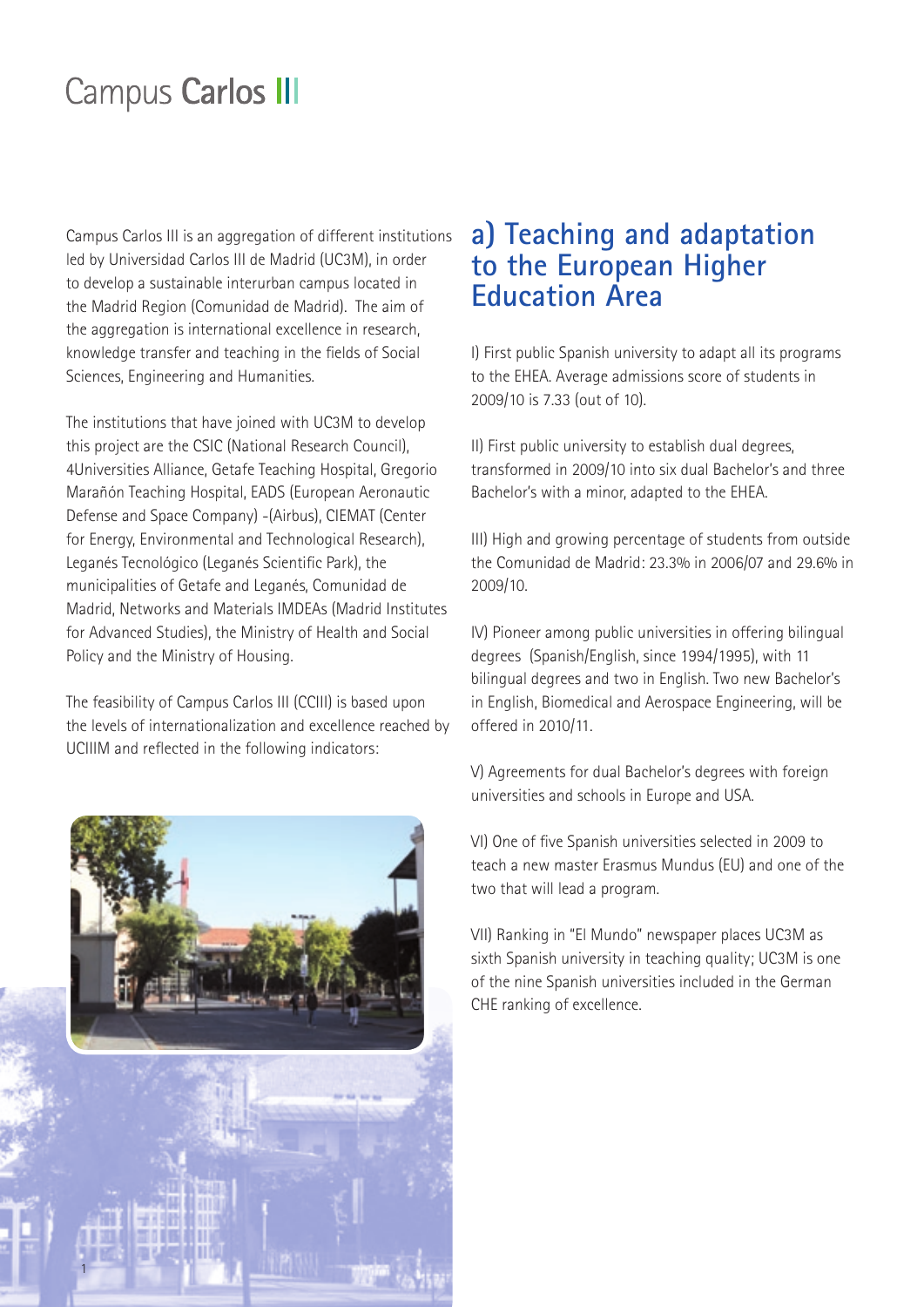

#### **b) Research and knowledge transfer**

VIII) First university in the S index, measuring relative success in professor evaluation processes at each university1.

ix) In the average from 2002 to 2006, UC3M is the second university in research evaluations (sexenios) per tenured professor1.

x) Second in Spain (2002-06) in international impact publications (Web of Science) per tenured professor  $(0.833)^3$ .

xi) Second in Spain in Research Projects from the 6th Framework Programme (EU) per 100 tenured professors  $(2.309)^3$ .

xii) According to various studies, UC3M departments in areas of Economics, Statistics and Engineering figure among the best in Europe.

XIII) Second Spanish university in Research Projects in the National R+D+I Plan per 100 tenured professors  $(10.46)^3$ .

xiv) First public university in research competitiveness, and second in research effort (Cotec Report on Technology and Innovation in Spain, 2006).

xv) Second Spanish university in percentage of research PhD programs with a quality distinction  $(84.2\%)^2$ .

xvi) First institution in number of PhDs with José Castillejo fellowships in 2009/10.

xvii) 591 contracts signed with companies in 2008 (1.25 contracts per tenured professor).

XVIII) 24 Chairs endowed by companies.

xix) The UC3M Scientific Park has 34 spin-offs of its students and faculty, and three joint transfer and research centres with public entities and companies.

<sup>1</sup> Report on Evaluation Results of the National Commission for the Evaluation of Research Activity: the situation in 2009. *http://ciencia.micinn.fecyt.es/ciencia/cneai/files/info2009v5.pdf*

2 Report on the state of external quality evaluations in Spanish universities (ANECA, 2008). *http://www.aneca.es/media/339105/informe\_calidadenunis08\_090623.pdf*

3 Proceedings of the V Forum on Evaluation of Quality in Higher Education and Research. San Sebastián, 2009. *http://www.ugr.es/~aepc/Vforo/presentacion-Elias.pdf*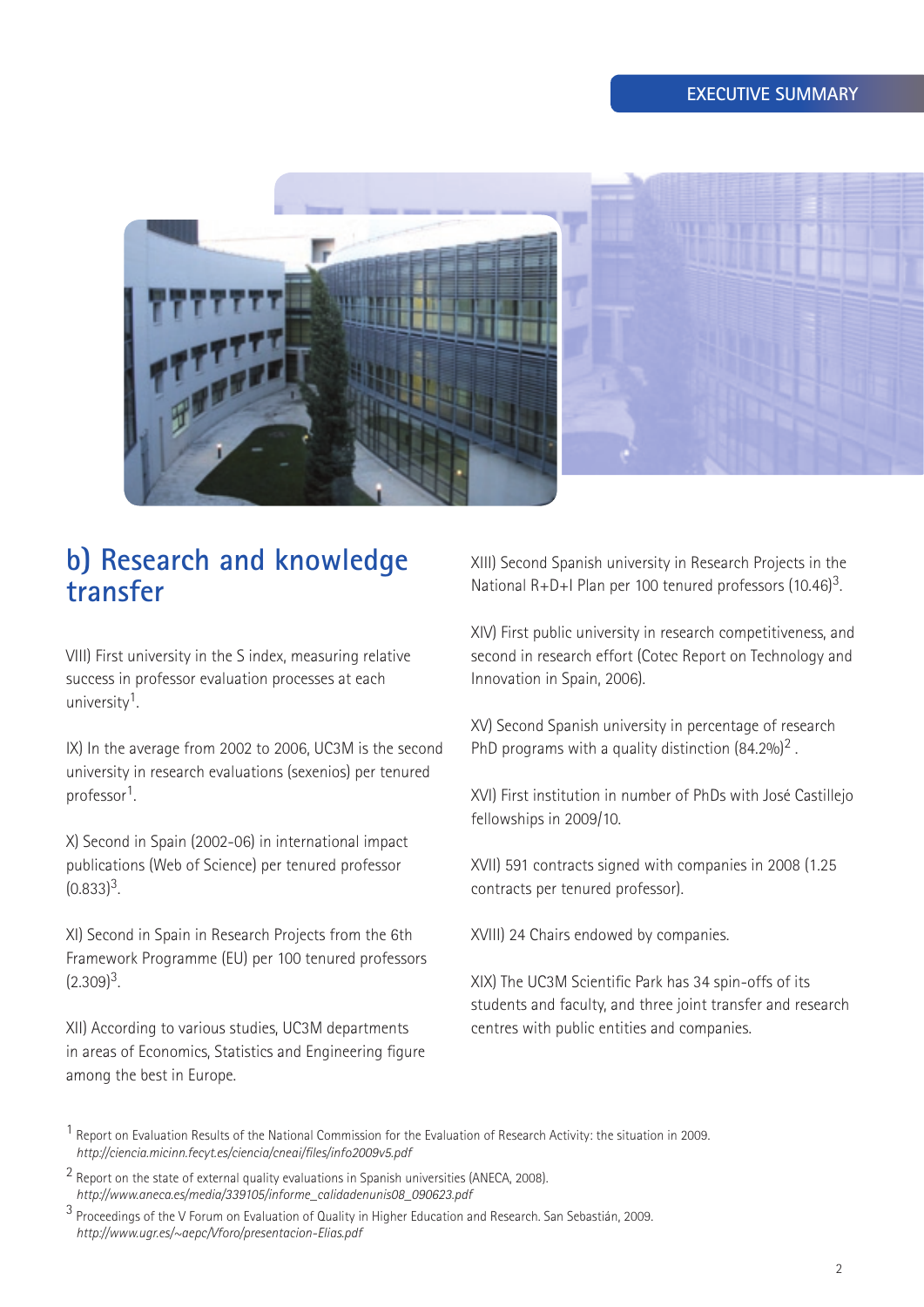#### Campus Carlos III

#### **c) Transformation of the campus and integration in the surroundings**

xx) Extensive use of new technologies: 100% Wi-Fi campus; more than 1,000 computer terminals; 80 engineering laboratories; 5 radio and TV studios.

xxi) Wide array of cultural, sports and volunteer activities: agreements with the Madrid Teatro Real, Fine Arts Center and the Teatro del Liceo in Barcelona.

XXII) Promotion of equality: pioneer in measures to eliminate barriers affecting professional careers of women. Corrective factors used in calculating teaching and research productivity for maternity and child care.

XXIII) Program to improve accessibility and eliminate barriers in effect since 2000 through agreements with ONCE and IMSERSO. The Integration of Disabled Students Program (PIED, created in 1996) made UC3M a pioneer in Spain.

XXIV) Sustainability and Energy Savings Plan mean significant savings per user in consumption of electricity, water and paper; increase in use of recycled paper; decrease in CO2 emissions.

xxv) Transparency in Financial Management: since 2006, the external audit of the annual report it is totally clean, without exception.

### **Basic Lines of Action**

These achievements are the result of the four basic lines of action which comprise the CCIII plan:

#### **1) Attraction of talent**

- Chairs of Excellence Program, co-financed by Banco Santander, provides 6 or 12 month stays for renowned international researchers. 16 professors participated in 2008/2009 and 17 in 2009/2010.

- Yearly public call for 40 two-year postdoctoral stays at UC3M for PhDs from other universities.

- Yearly sabbatical program (2% of tenured faculty) and mobility grant program for young PhDs and pre-doctoral researchers.

- More than a third of students doing Master's or thesis work receive university financing.

- Annual Awards for Excellence given by the Board of Trustees, with the support of Banco Santander, for young researchers, alumni, top students, and staff.

- Economic incentive program for the third of most competitive faculty members based on publications, research (sexenios, competitive projects and theses supervised) and quality of teaching.

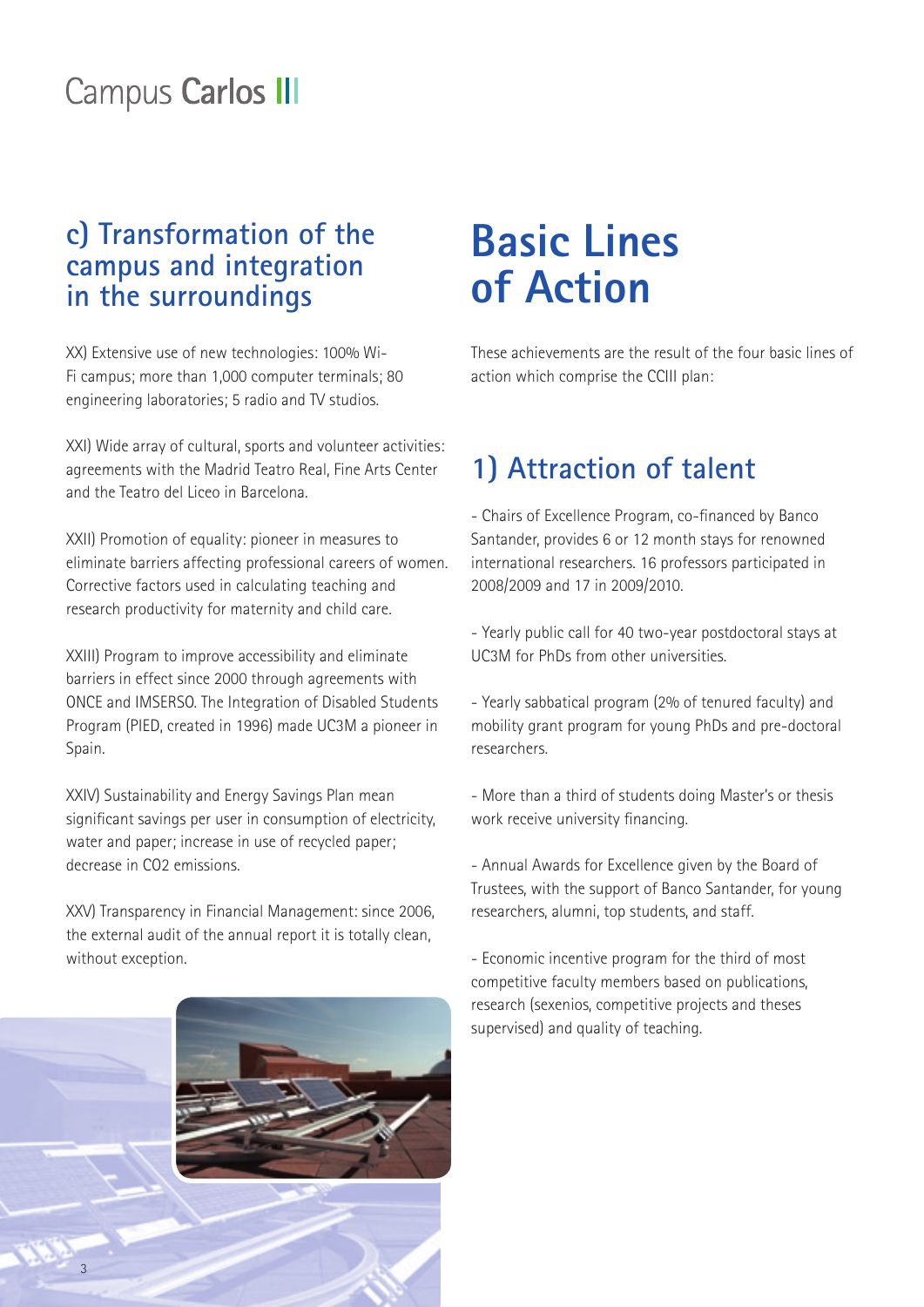#### **EXECUTIVE SUMMARY**



#### **2) Internationalization**

- Plan to increase the number of ERASMUS students, incoming and outgoing and to recruit students from Asia, especially China.

- International research staff: over 13% hold non-Spanish nationality.

- Wide program for foreign visiting professors teaching undergraduate and graduate courses in English.

- EUROCIENCIA aid from the Ministry of Science and Innovation in two consecutive calls, receiving in 2009 one of the largest grants awarded to increase CCIII's presence in EU programs, committees and advisory groups.

- High level of participation and leadership in international calls, both in EU Framework and other European Programs (ESA, Euroatom, etc.), and international programs (IMS).

- International master's: 20% of our master's are taught in English and 35% of students come from abroad.

#### **3) Interdisciplinary approach**

- Fostering dual undergraduate and graduate degrees.

- Compulsory subjects in Humanities and General Basic Skills for all students.

- Fomenting interdisciplinary postgraduate studies.

- Interdisciplinary research institutes, with participation of professors from different knowledge areas.

- Start up with CSIC of joint multidisciplinary (engineering, law and economics) research centre for Global Change.

#### **4) Innovation and quality**

- Pioneer in Quality methodologies for supervision and promotion of improvement actions in all areas (Quality Committee created in 1994).

- Project underway to study and draw up a Global Accessibility Plan.

- UC3M is one of five public universities to have received approval for its internal quality assurance system for all its campuses within the AUDIT program.

- Social Orientation and Action Plan aimed to encourage academic and social integration of students, promote acquisition of social values and healthy habits, and support volunteer activities.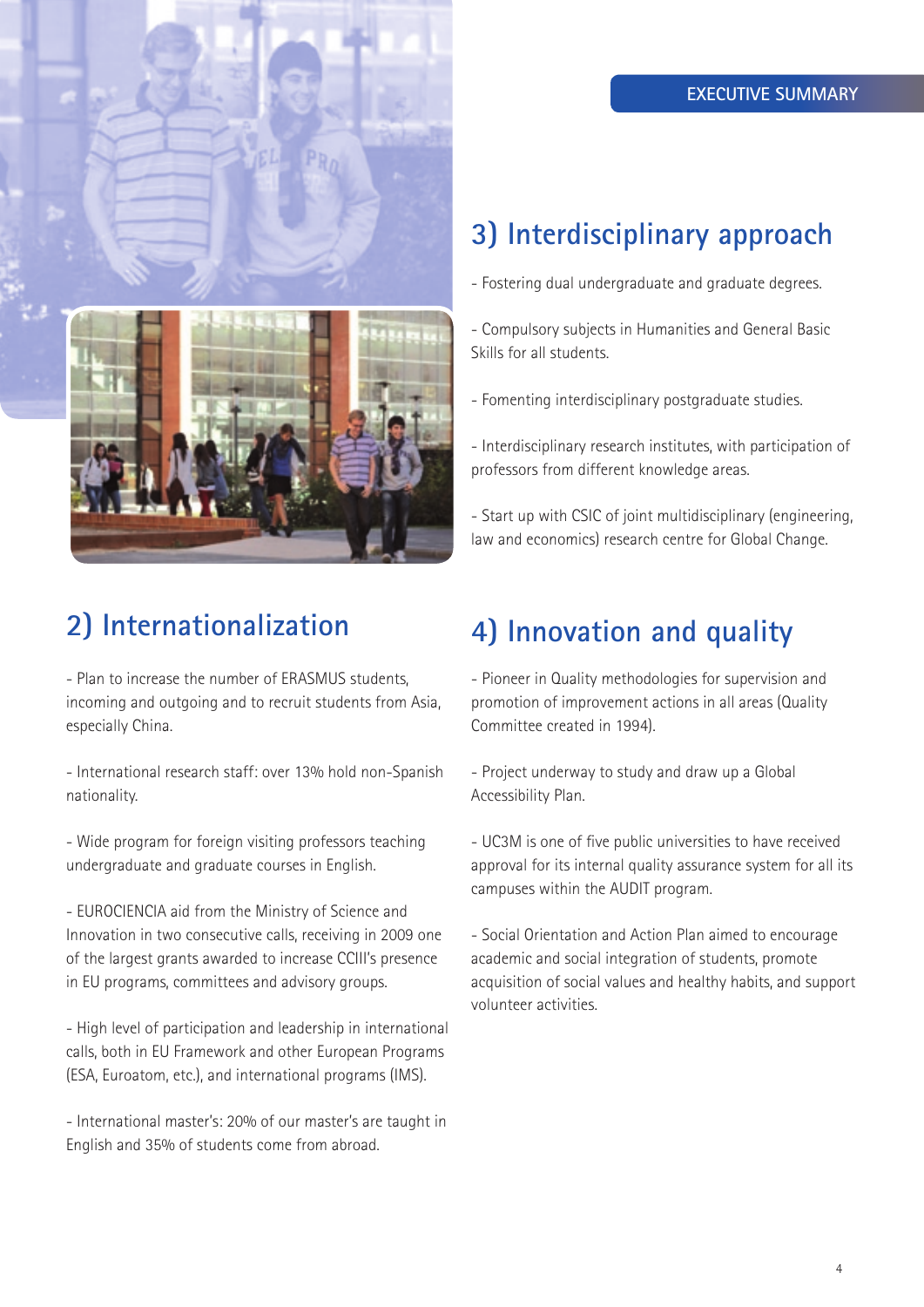#### Campus Carlos III



### **Strategic lines**

The strategic lines of action of CCIII correspond to the following areas:

#### Consolidated

- Economic Analysis.
- Industrial Technologies.
- Information and Communications Technologies
- Law in the knowledge society.
- Mathematical and statistical methods.
- Emerging or consolidating
- Humanities in the 21st century.
- Biomedical engineering.

## **Objectives**

The principle aims of Campus Carlos III are:

I) Promotion of Postgraduate studies, from 13 to 20%.

II) Doubling Campus Carlos III housing capacity in Getafe.

III) Developing 2nd phase of Leganés Scientific Park.

IV) Increase research capacity of the university as a whole by supporting the strategic lines.

v) Promote creation of interurban, sustainable Campus as an energizing force in surrounding area in the Comunidad de Madrid.

vi) Culmination of Campus Carlos III adaptation to the European Higher Education Area.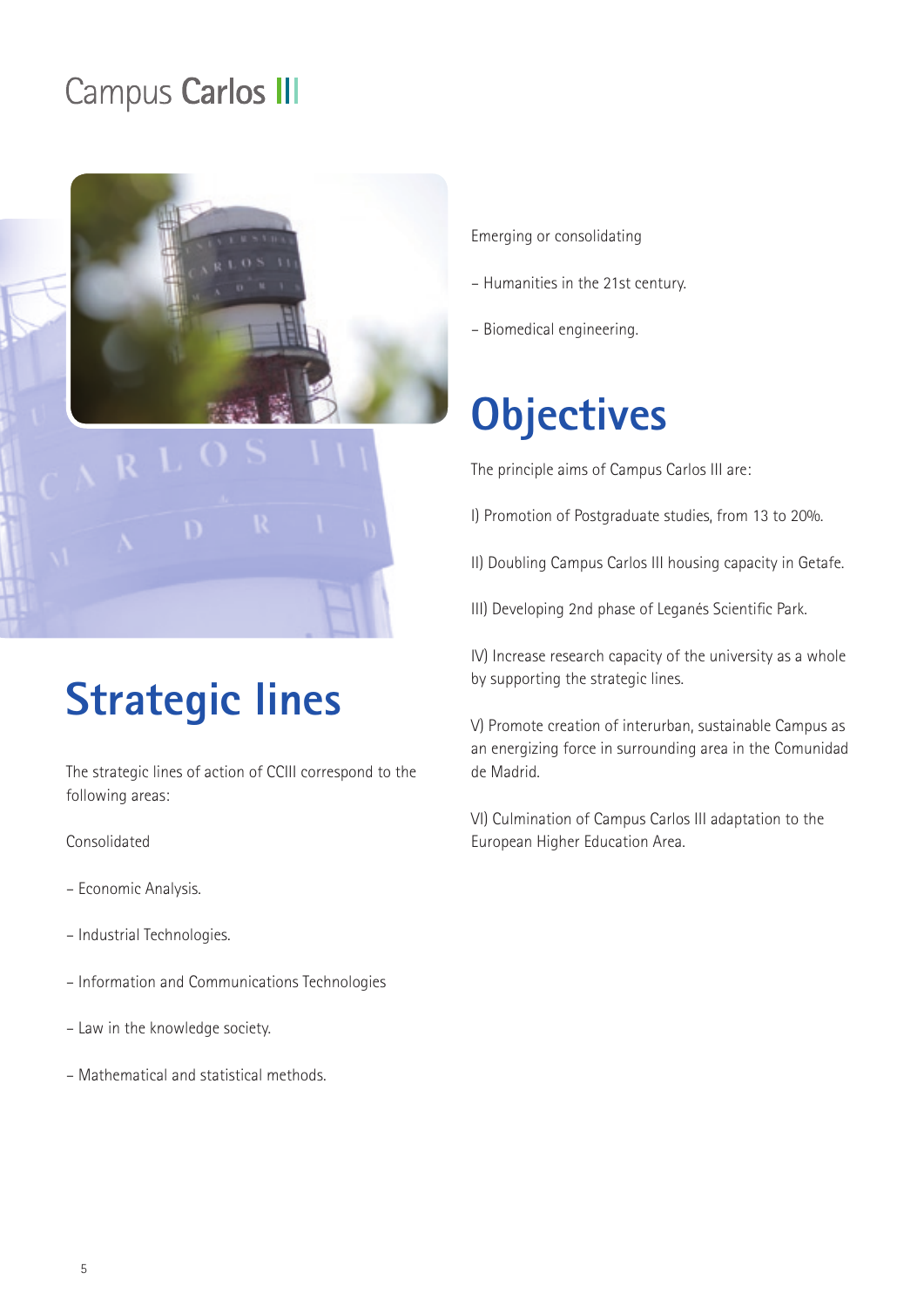## **Specific actions**

The specific actions to be carried out to achieve CCIII objectives are:

I) New building for the Postgraduate Center.

II) New Student Residence Hall.

III) Development of 2nd phase of Scientific Park.

IV) Recruitment of international professors of excellence and the creation of new infrastructures.

v) Adaptation of Campus for sustainable development and accessibility.

vi) Modification of Campus infrastructures to adapt them to the European Higher Education Area model.

The estimation of resources for these actions is:

| <b>AREAS</b>                                                                                        | (Thousands euros) 2009 |        | 2010   | 2011   | 2012   | <b>TOTAL</b> |
|-----------------------------------------------------------------------------------------------------|------------------------|--------|--------|--------|--------|--------------|
| a) Teaching improvement and adaptation to EHEA                                                      |                        | 6.775  | 6.106  | 4.206  | 2.505  | 19.592       |
| b) Scientific improvements, knowledge and<br>technology transfer                                    |                        | 8.348  | 13.811 | 13.020 | 21.019 | 56.198       |
| c) Transforming campus for social integration<br>and integration between campus<br>and surroundings |                        | 4.250  | 8.732  | 8.580  | 6.100  | 27.662       |
| <b>TOTAL</b>                                                                                        |                        | 19.373 | 28.649 | 25.806 | 29.624 | 103.452      |